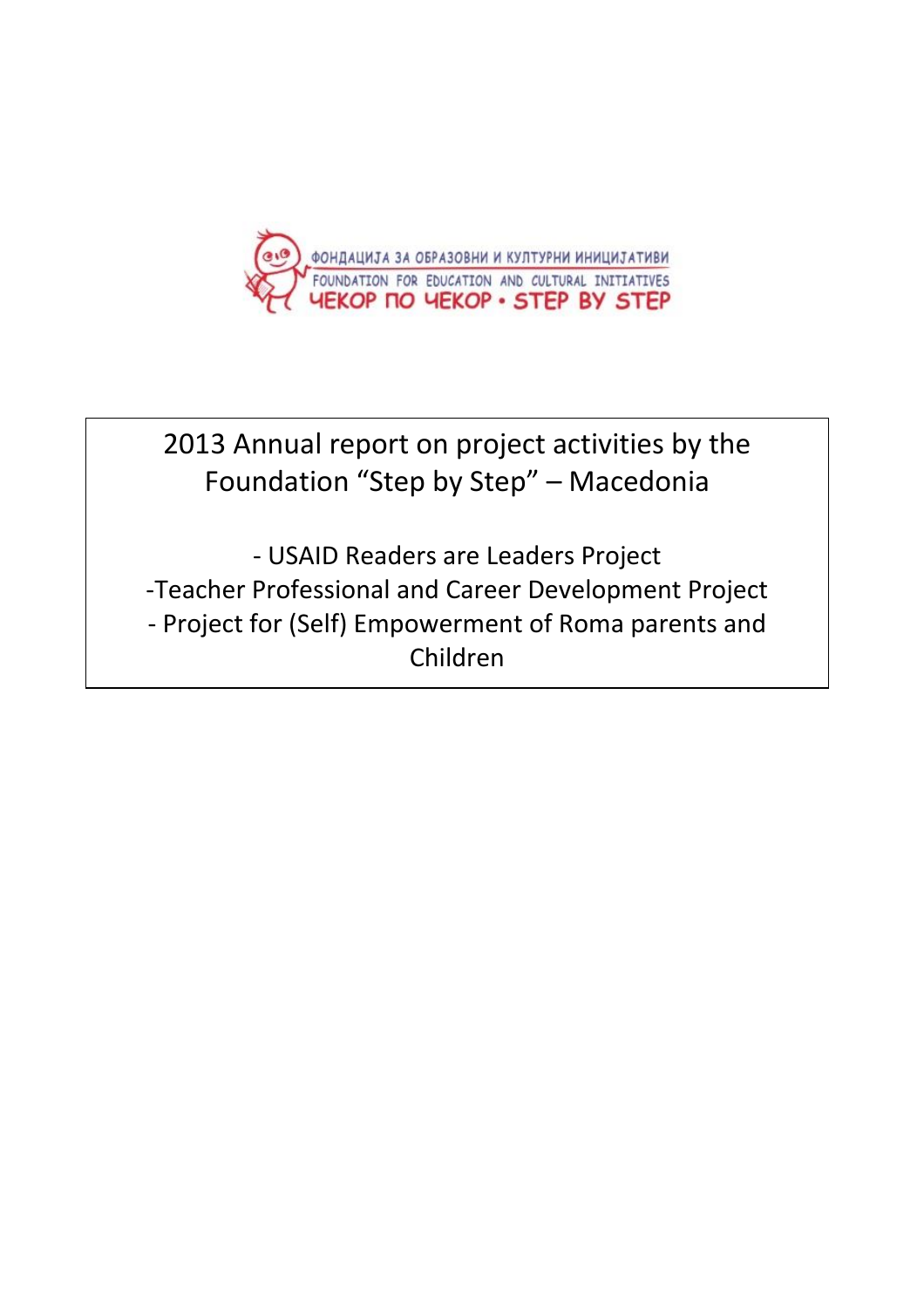# **USAID READERS ARE LEADERS PROJECT**

# **ANNUAL REPORT 2013**

#### **Under Cooperative Agreement No. AID-165-A-13-00002 Submitted by: Foundation for Education and Cultural Initiatives "Step by Step" - Macedonia**

# **1. EXECUTIVE SUMMARY**

On May 15, 2013, the Foundation for Education and Cultural Initiatives "Step by Step" - Macedonia signed the cooperative agreement with USAID agreeing to provide support to USAID's *Readers are Leaders* (RAL) *Project*.

USAID's Readers are Leaders Project aims to improve children reading and numeracy skills, strengthen teacher pedagogical skills, especially diagnostic and formative assessment skills, and increase overall community recognition of the value of reading and numeracy skills.

The Step by Step Foundation allied with the Institute of Social Sciences and Humanities – Skopje and builds partner relations with Macedonia's national education institutions - the Bureau for Development of Education (BDE) and the National Examinations Center (NEC) to ensure high quality results and sustainability of project activities. To assist in community involvement activities, the Step by Step Foundation has established cooperation with ZELS and with the Youth Cultural Center.

All project activities, with due concern to geographical, ethnic, gender and social diversity, are aimed at addressing the needs of the children in the early grades within the formal education system, children from vulnerable and marginalized groups, including Roma children, children with special needs and residents in remote rural areas, and children residing in institutions, including: hospitals, orphanages, etc.

The project objectives are defined in such a way so as to contribute to, support and enhance the accomplishment of USAID priorities and relevant USAID/Macedonia strategic goals. Main project objectives are to:

- Adapt and administer EGRA and EGMA, USAID funded assessment tools for math and literacy skills in early-grade students, and use collected data to support teachers, school and institutional decision-making;
- Provide baseline data on early grade reading and mathematics outcomes;
- Improve teaching in reading and numeracy by providing professional development activities to early grade teachers and thus improving student achievements;
- Build regional networks that support teachers' professional development and promote teacher – leaders;
- Design/localize and publish different digital reading and math resources;
- Develop online repository of learning resources and seek to ensure its sustainability;
- Carry out initiatives and creative activities that will raise interest for reading and numeracy in students, engage their families and the wider community.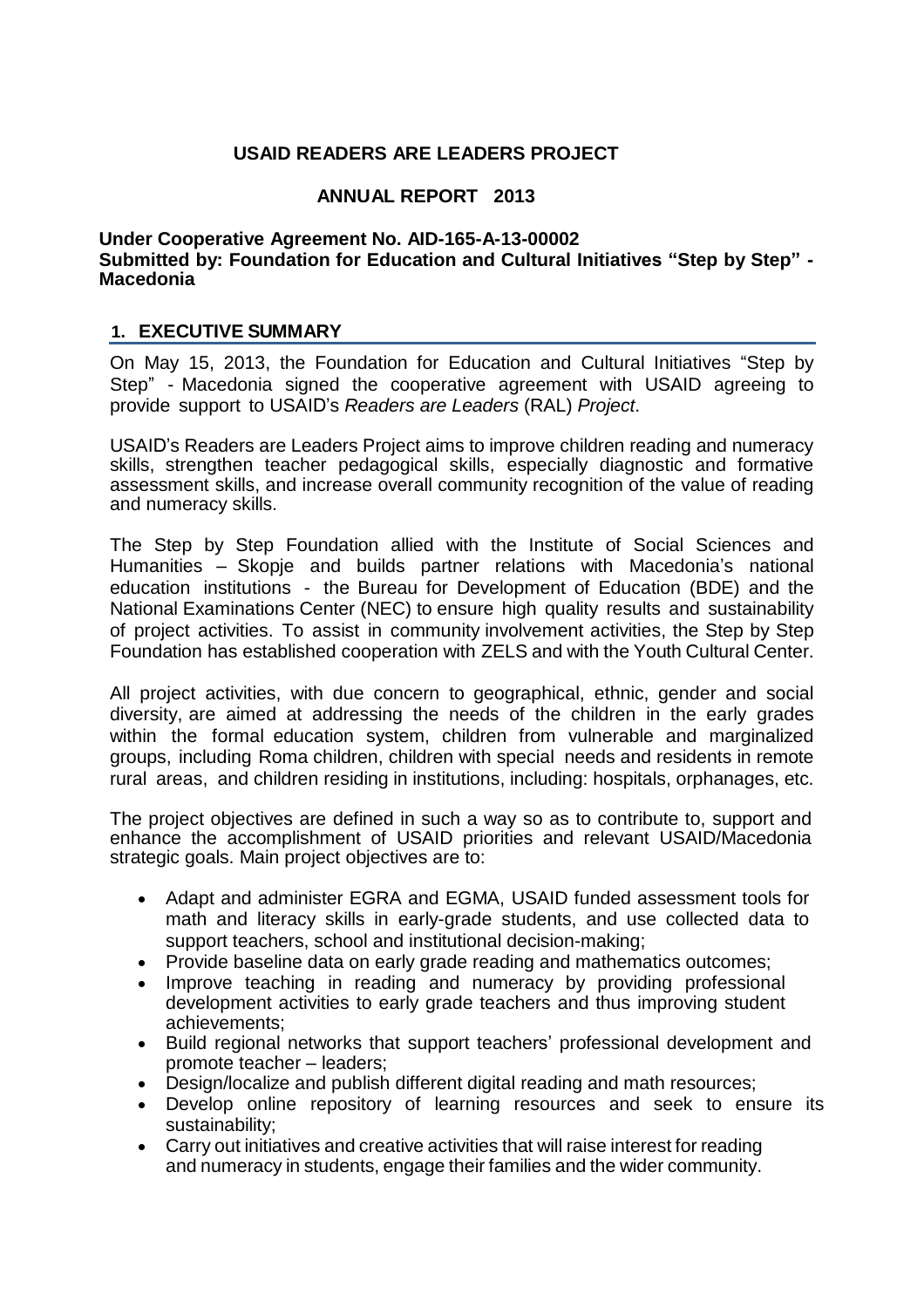Readers are Leaders Project is comprised of five components, each having multiple activities to encourage reading and numeracy skills in early grade children:

- Component 1: Reading and Numeracy Assessment
- Component 2: Professional Development
- Component 3: Learning Communities
- Component 4: Digital Learning Resources
- Component 5: Family and Community Involvement

#### **1.1. Component 1: Reading and Numeracy Assessment**

#### **Development and adaptation of EGRA and EGMA instruments**

All activities within Component 1: Reading and Numeracy Assessment were planned and implemented in close cooperation and coordination with the main education institutions in the country, the Bureau for Development of Education (BDE) and the National Examinations Center (NEC). Memorandum of Understanding was signed with both institutions.

Each institution nominated advisors to be members of the Work Groups, tasked to work on adaptation of international Early Grade Reading and Mathematics Assessments (EGRA and EGMA) and their development in Macedonian and Albanian language. The other members of the Work Groups included members of teaching colleges and practitioners (pedagogues, psychologists and early grade teachers).

Furthermore, four short-term international consultants for early grade reading and mathematics assessment were hired to lead the Work Groups.

Helen Abadzi, a senior education specialist who has collaborated closely with Research Triangle International (RTI), an organization that developed the EGRA and EGMA tools, with USAID funding, provided her valuable input on designing the most suitable EGRA subtests that would be valid and reliable instrument for measuring the language literacy.

José Noijons, a staff member at the Dutch National Institute for Educational Measurement, led the adaptation and development of EGMA instrument.

David Carrol helped the team with the Tangerine software used for administration of EGRA and EGMA on tablets, uploading the tests and provided directions for analyzing and reporting on the pilot data.

Jehona Shala provided her hands-on experience as skilled facilitator for the training on administration of EGRA and EGMA with the help of tablets.

A general workshop aimed at presenting the Early Grade Reading Assessment (EGRA) and Early Grade Mathematics Assessment (EGMA) to education stakeholders was delivered on October 14, 2013 by the international consultant Helen Abadzi to representatives from the selected schools, BDE, NEC, teaching colleges and other USAID-funded projects.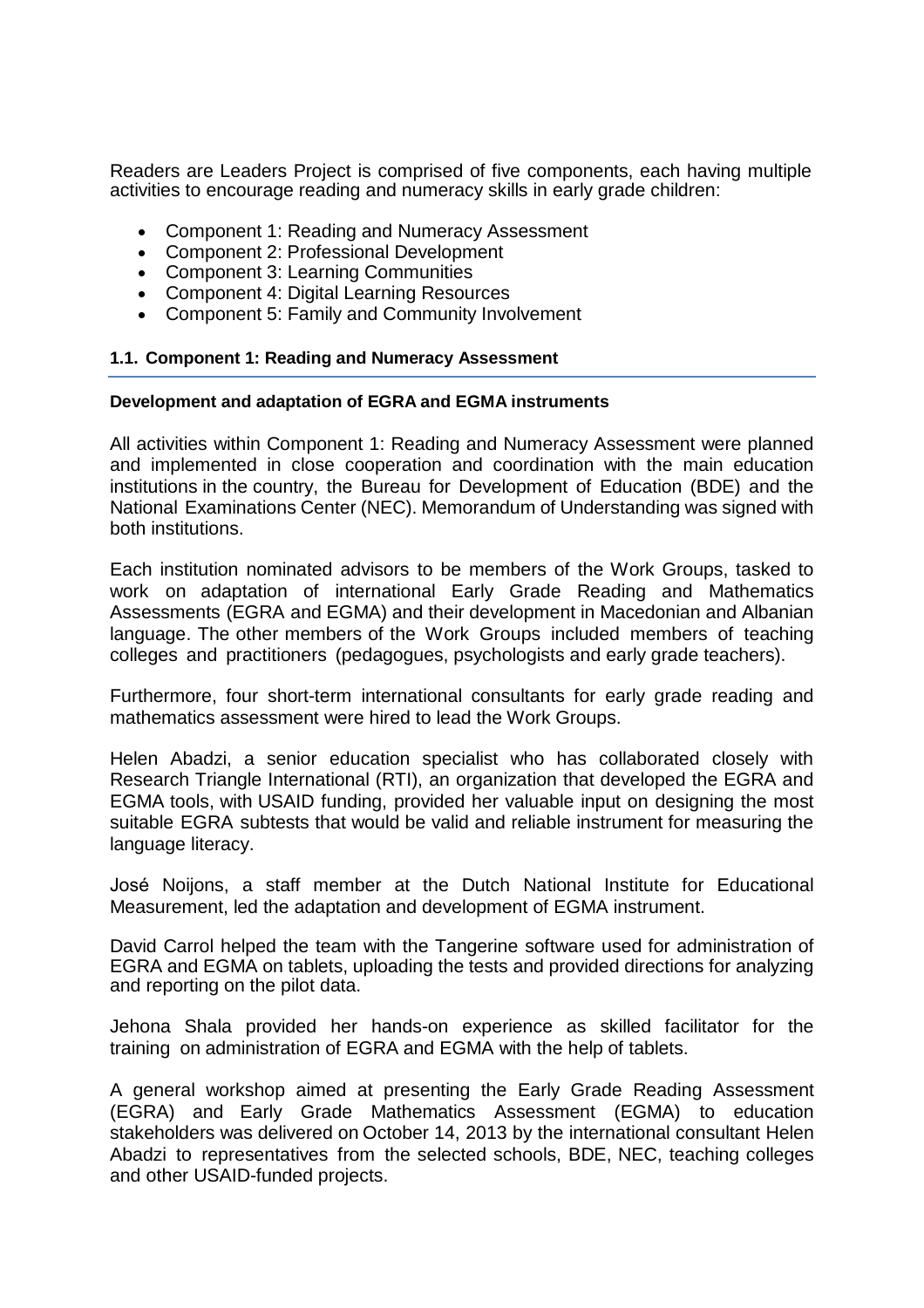The presentations gave education officials and local curriculum and assessment specialists a global understanding of how the two instruments should be adapted to the local context, aligned to the curricula and the basic rules and conditions that apply for their administration.

EGRA should provide a picture of reading levels within our country to help identify priority areas for instructional improvement and teacher training, so the members of EGRA work groups for both Macedonian and Albanian language had four-day workshop during which they reviewed the instrument components and linkages to curriculum objectives and instruction and adapted the instrument to local conditions using the item construction guidelines (including translating the instrument instructions; developing a local language versions; and modifying the word and passage reading components to reflect locally and culturally appropriate words and concepts).

The EGRA work group agreed that the EGRA tool would contain four subtasks, including letter recognition, familiar word reading, reading fluency and reading comprehension.

The purpose of the EGMA instrument is to provide information on the level of competency in foundational numeracy skill areas. EGMA implementation should identify particular areas of need warranting further attention, which will allow education stakeholders to consider options for next steps for improving early grade numeracy, and importantly ensuring ownership and sustainability of reforms for the country.

The EGMA Work Group involved in the adaptation process selected relevant overall tasks from the core EGMA tool to be used in Macedonia, aligned the subtasks to the curriculum for 2nd and 3rd grade standards, localized the contexts used in word problems, and translated and adjusted instructions into Macedonian and Albanian language.

The selected subtasks for EGMA instrument for Macedonia included: number identification, number discrimination, naming missing numbers, addition and subtraction, word problems, geometry: shape recognition and pattern extension.

# **Training for administration of EGRA and EGMA tools**

Assessors responsible for application of EGRA and EGMA instruments in the schools have a substantial influence on the quality of any EGRA and EGMA implementation. The pool of assessors included the pedagogues and psychologists as well as several teachers working in the 20 pilot schools. However, BDE and NEC staff and members of the Work Groups for development of EGRA and EGMA also participated at the training for administration of the instruments, as this was natural means of collaborating and building capacity of education institutions to be able to take the role of observers and assure the quality of data collection process.

Total of 78 participants attended the training on EGRA and EGMA administration that took place during the week of November 25 – 29, 2013 in Ohrid.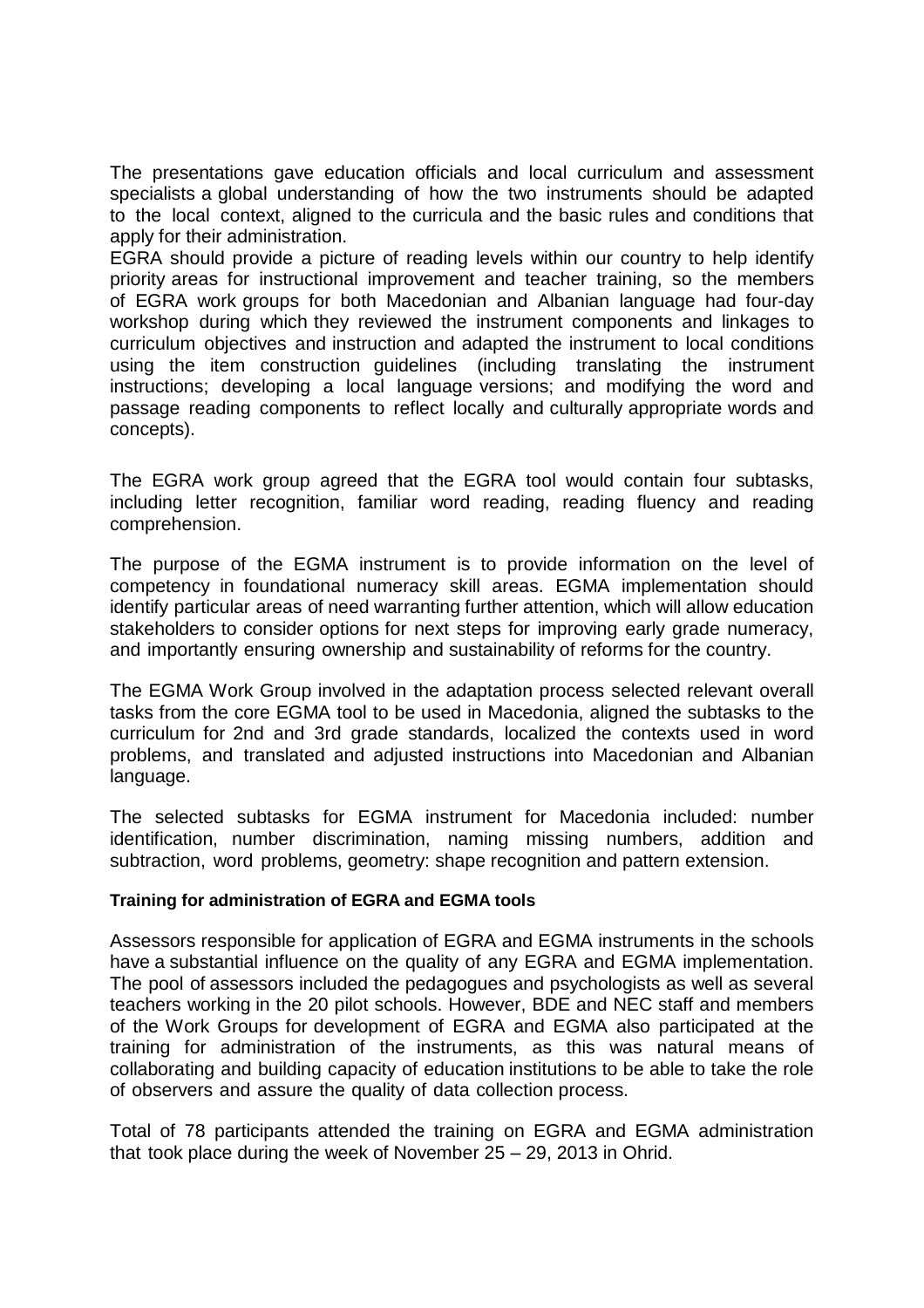The overall training provided: presentation on methodology for development of EGRA and EGMA instruments and design of all subtasks, procedures on use of tablet devices for EGRA and EGMA administration, use of EGRA and EGMA on tangerine application and hands-on practice on tablet computers used during the assessment, review of roles and responsibilities of observers and assessors, test for inter-rater reliability, procedure for selection of students from schools and recommendations for actual administration of instruments and distribution of materials.

A manual for administration of EGRA and EGMA tools was prepared to serve as a helpful resource for assessors and observer in the schools, presenting the two instruments and their subtasks as well as the general procedures for their administration.

The second manual was focused on quality assurance during the testing process and was intended for the observers. It outlined the main responsibilities of observers, their specific role in the school, the way of recording and reporting their observations.

#### **Pilot study**

After the two instruments had been finalized and the training for administration had been delivered, EGRA and EGMA were administered to a selection of students in grade 3 (for the grade 2 tests) and grade 4 (for the grade 3 tests) as part of the process for piloting the instruments. The sampling design and procedure were prepared by PhD Beti Lameva from the National Examinations Center. It was decided to test 500 students in grade 3 and 500 students in grade 4 with the language instrument and the same students to be tested with mathematics instrument. All 20 schools were also divided into two strata according to the language of instruction (Macedonian and Albanian).

The data in the pilot study were collected by pedagogues, psychologists and/or selected early grade teachers that were trained to take the role of assessors. The assessment process involved a 10- to 20-minute, individual, oral assessment between the student and the EGRA and EGMA assessor.

With an aim to reduce the time and costs and prevent human error of the paperbased assessment process (logistics, copies, supplies, data entry, etc.), the project opted for electronic data collection, on android-run tablet computers through the application, coined as Tangerine™. This electronic data collection software allowed the data from the assessments to be entered directly into the cloud database.

Tangerine application was found to be very useful for EGRA and EGMA implementations and simplified preparation and implementation of field work, reduced measurement and data entry errors and eliminated manual data entry.

Quality Assurance Officers or Observers selected from the ranks of BDE and NEC advisors, professors from teacher colleges as well as practitioners from the Work Groups that developed the instruments were tasked to oversee and ensure the quality of the data collection for the EGRA and EGMA pilot assessment. Total of 24 observers conducted 35 school visits to monitor the first round of data collection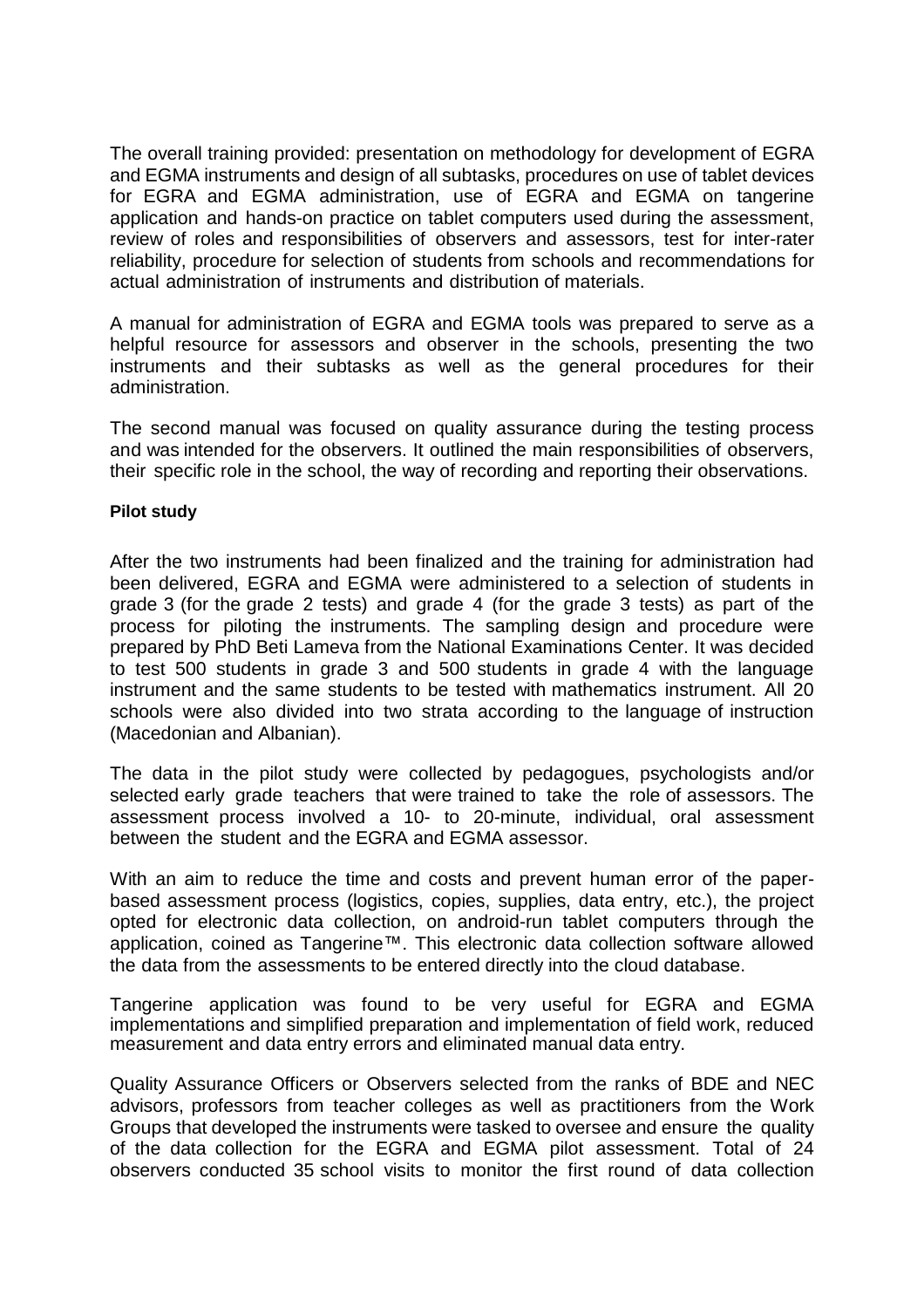and to ensure compliance with standardized procedures and protocols for the administration of the EGRA and EGMA tool.

## **Roundtables on language and mathematics curricula**

In consultation with the Bureau for Development of Education, the team of the partner organization ISSHS reviewed the curricula and presented the findings to the members of the work groups that will integrate the recommendations in the implementation of the baseline study.

ISSHS and BDE finalized the policy analysis institutional framework and curriculum analysis that are provided as annexes of this annual report. The authors of the policy analysis claim that through legal provisions and policy documents of national and EU character (e.g., The National Conception for nine years primary education: 2007-2015 and ET 2020 respectively) a pedagogical approach is being introduced that imposes certain methodologies aiming at increasing literacy. The authors point out that the EGRA and EGMA process of evaluation of literacy level in Macedonia should take into consideration the overall institutional context in which it is being carried out. Cognitive and other theories that have been applied in the framing of the European life-long learning strategy are subject to analysis in the policy study with the aim to point to the fact that institutional frameworks in the areas of pedagogy both in EU and Macedonia are based on learning theories that have had the upper hand and framing of policies regarding primary education. They affect the predominant style of teaching and learning in the national and EU context. Therefore the baseline study that will be produced in the framework of this project should take this fact into account. This is one of the central recommendations of the policy study.

#### **Component 2: Professional Development**

This component aims to improve teaching and student achievement in reading and numeracy by providing professional development activities to early grade teachers based on assessment data. As part of this component, the following activities are planned:

- Training for education officials
- Training for learning communities and teacher champions for promoting reading and numeracy skills
- Preparation of manual for promoting reading skills and
- Preparation of manual for promoting numeracy skills
- Follow-up mentoring visits for teachers

Since this component is closely linked to the Component 1, as the interventions will be tailored based on the assessment data and school needs, these activities will start next year.

#### **Component 3: Learning Communities**

This component will build school-based networks that support teacher professional development and promote teacher "leaders" through following activities:

- Establishing school-based learning communities
- Identifying teacher champions
- Organize and conduct networking meetings and networking events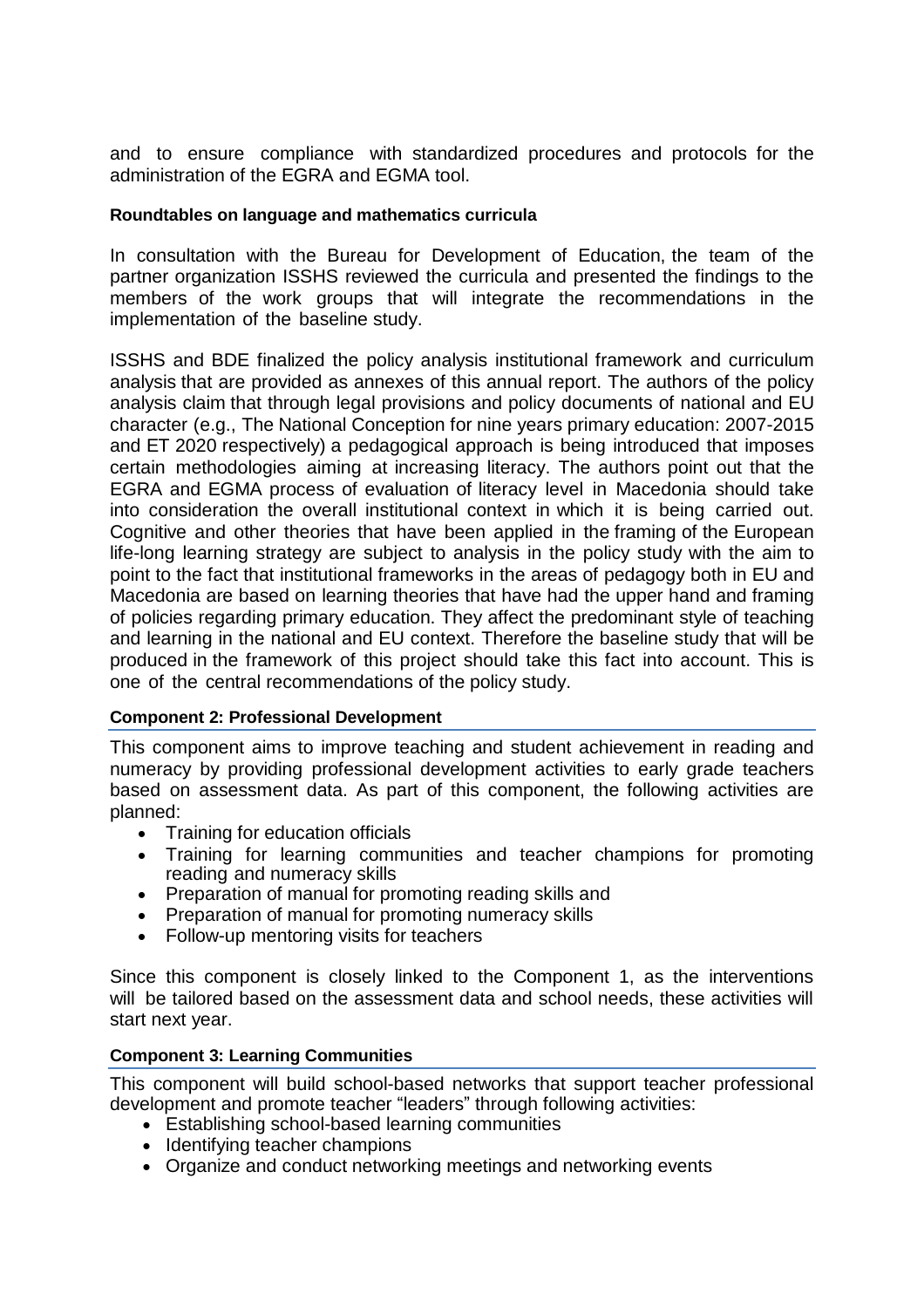These activities will start next year.

#### **Component 4: Digital Learning resources**

This component will focus on building on the activities which other USAID projects have implemented to date, with focus on providing digital learning resources to directly impact the students achievements and result in improvement of the literacy and numeracy skills amongst the students in the first cycle of the primary education in Macedonia.

#### **Digital Repository**

The Readers are Leaders digital repository is the repository which stores the project content and resources, including the picture books in audio and digital version, as well as all other products developed by this component.

In consultation with USAID, it was concluded that the most favorable approach is to adapt the current Step By Step website according to USAID standards and create a subdomain to

include the project components as part of the existing site.

#### **Cooperation with other projects and institutions**

Meetings were held with USAID's Teacher Professional and Career Development project and USAID's E-Accessible Education Project in order to familiarize with their activities and explore ways how the Readers are leaders activities can built onto what the other projects have done in the past.

As part of the Open Educational Resources (OER) Initiative, which calls for sharing of educational resources available under the creative commons domain, the digital learning resources coordinator participated at a round table which addressed the lack of a repository which can host and store different educational resources produced as parts of different initiatives and sustainability and usability of those resources. OER aims to address this problem by providing a storage space and indexing of all open source resources which are created by teachers, institutions and donor funded activities and providing content rich environment for all education professionals from Primary to Tertiary education.

#### **Localization of books**

The localizations of the books planned for year one was completed and the selected titles were translated and localized in both Macedonian and Albanian. The titles of the books are

- Dorothy and the glasses
- A baby brother for Peter
- What's the time
- The doll's nose
- Marco goes around the world

Macedonian and Albanian actors recorded the audio versions of the books and the books were fully produced into audio books. The digital audio books are currently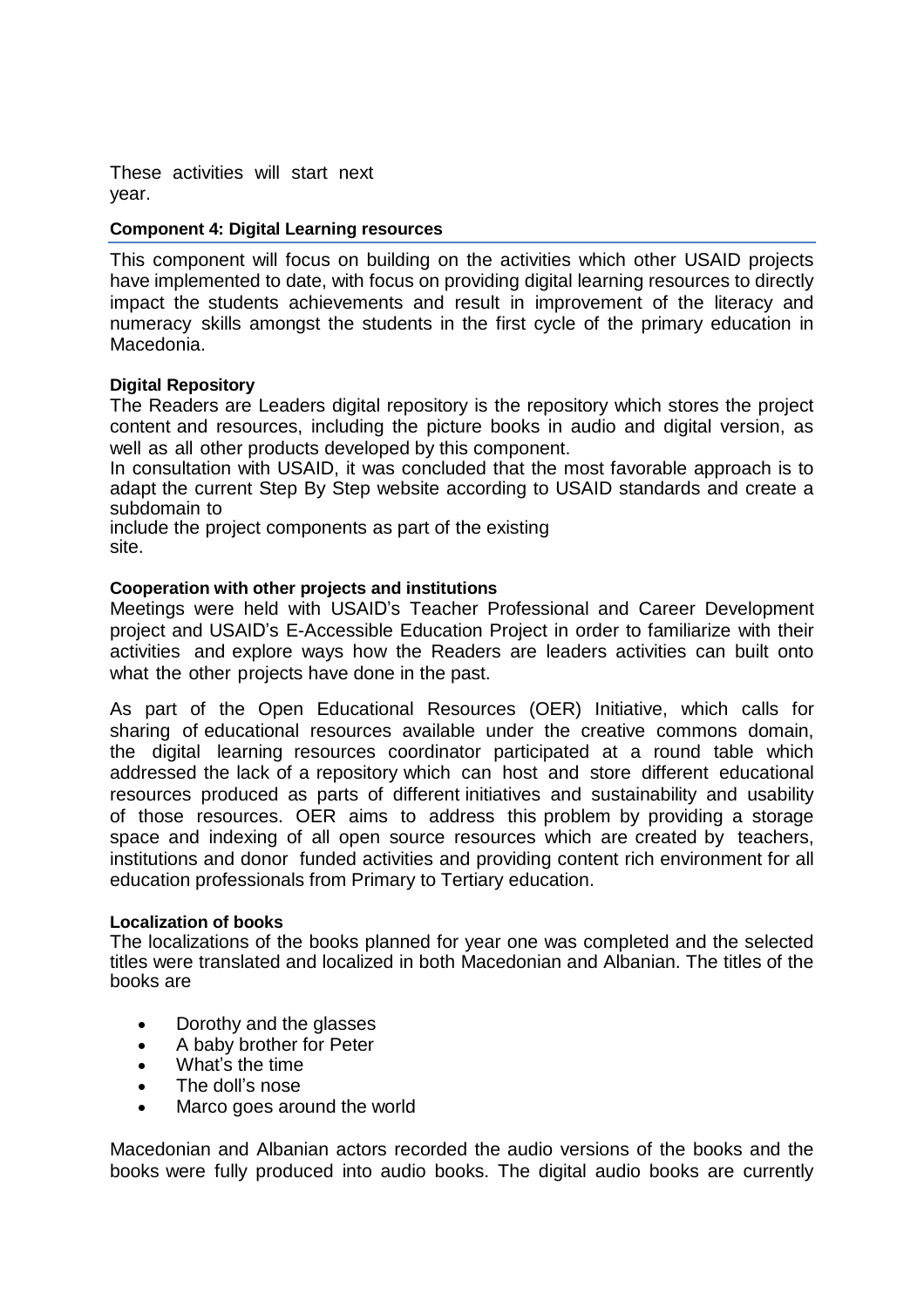being prepared and will be uploaded to the repository as soon as they are competed.

A selection of books was identified by the digital learning coordinator and the working group will identify the most suitable 16 books to be localized during the upcoming reporting periods.

Assistance was requested from USAID's E-Accessible Education Project staff to make sure that the e-accessibility guidelines are followed when designing the digital audio books for the Reader are Leaders project. In addition, all of the localized books were in accordance with the e-accessibility standards that were developed by Open the Windows in collaboration with the Ministry of Education and Science to be applied for future development of digital textbooks.

#### **Component 5: Family and Community Involvement**

This component aims to develop children's reading skills and basic math skills through set of activities made available to children of different ethnic and social backgrounds especially those of vulnerable groups, children with special needs and children placed in institutions. These activities aim to share new innovative practices with parents and community members but also to build upon the existing literacy and numeracy practices.

# **Cooperation with the Youth Cultural Center**

Under the Readers are Leaders Project activities, a renovation and equipping of the Children Creative Center within the Youth Cultural Center will be realized. It will be equipped with hands-on activities that promote reading and numeracy (books, theatre, literacy and numeracy didactical materials, etc.). Set of activities will be carried out that encourage children's creativity and promote reading and numeracy. Cooperation with ZCC was established. The MoU will be signed in January 2014. Renovation activities and opening for the public will occur in 2014.

#### **Magic Literacy Van**

During the first quarter of the project implementation, market research was conducted to procure the van and procedures and regulations for exterior painting regulated by the laws in Macedonia were checked and followed. First, the team brainstormed some ideas regarding exterior and interior design. The design will reflect the project goals and will link directly to reading and math, and will have USAID marking. Then, in the period September - December the Project Assistant who is a skillful graphic and interior designer, has been working on the van design in continuous coordination with the Project Coordinator and the COP. The interior design was intended to turn the back space of the van into a library with learning materials and a safe, comfortable and stimulating setting for young children. The interior adaptations were finalized by the end of December. The exterior design and branding were being prepared and will be sent to USAID for approval in January 2014.

#### **Reading Roadshow and Reading and Math are Fun activities in pilot schools**

These activities are planned as informal and interactive events in selected schools with lower-grade students, their families and other community members, and are moderated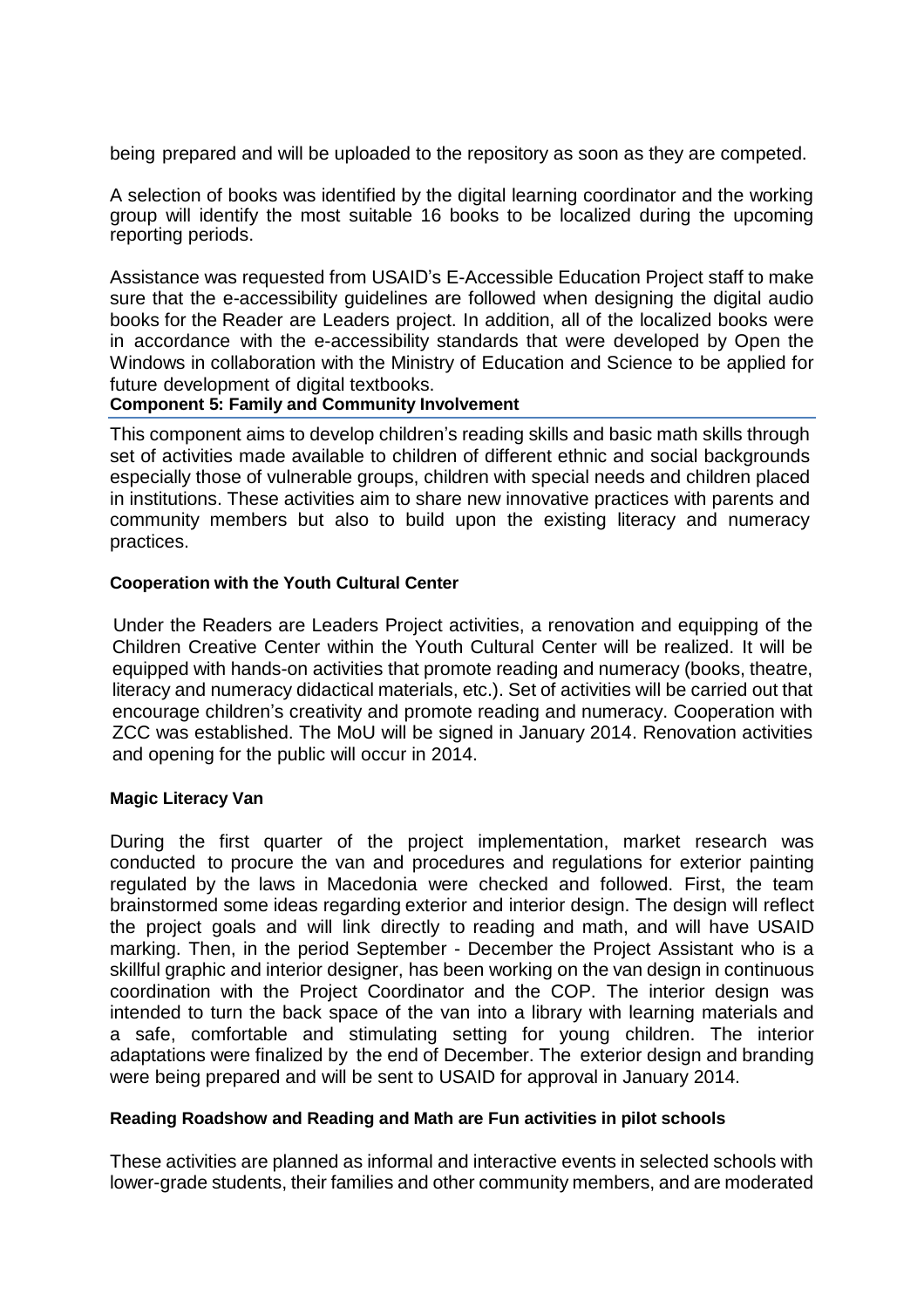by one or two public figures. For this purpose, the project team compiled a list of public figures (actors, singers, sportsmen) who will act as moderators for the activities in the school. They

will lead the public reading sessions and other language and math activities with the students and family/community members. The list of public figures will be modified and extended

according to field experiences and will try to meet beneficiaries' needs and interests.

Project materials and activities for these types of events are prepared in both Macedonian and Albanian language, and are used according to the language of instruction of the students participating in the activity. In bilingual schools, the events are simultaneously carried out in both languages, with two public figures moderating the activity in the two languages. Free picture books for the students engaged in the activities are provided by Step by Step Foundation.

During the course of November and December, Reading and Math are Fun activities were organized and carried out for all 21 pilot phase schools. A total number of 1876 participants attended. Out of them, 1489 were lower-grade students, 163 parents and other family members, 215 school staff, and the rest of them were other representatives from the local community and the media.

#### **Cross-cutting activities**

#### **Application process for schools**

The call for school applications was opened on September 11 and publicly presented at the launch event on September 12. The call lasted until September 25 and by this deadline 190 applications were received from 65 municipalities, from all eight regions in Macedonia.

An Evaluation Committee, comprised of members of project staff and representatives from the BDE and NEC, reviewed the applications. Taking into consideration the criteria for representation and the qualitative assessment of applications, each school was ranked among the other schools in the region, and with the help of proportion model, the 60 schools were selected, 20 for each phase of the project. The results were published on Step by Step's website on October 4, 2013 and notification letter was sent to all selected schools.

| Phase 1                 |              |                     |               |  |  |
|-------------------------|--------------|---------------------|---------------|--|--|
| Name of school          | <b>Place</b> | <b>Municipality</b> | <b>Region</b> |  |  |
| <b>Stiv Naumov</b>      | Skopje       | Gazi Baba           | Skopje        |  |  |
| Naum Naumovski - Borche | Skopje       | Gazi Baba           | Skopje        |  |  |
| 11 Oktomvri             | Skopje       | Centar              | Skopje        |  |  |

#### **List of selected primary schools for participation in project activities per phases**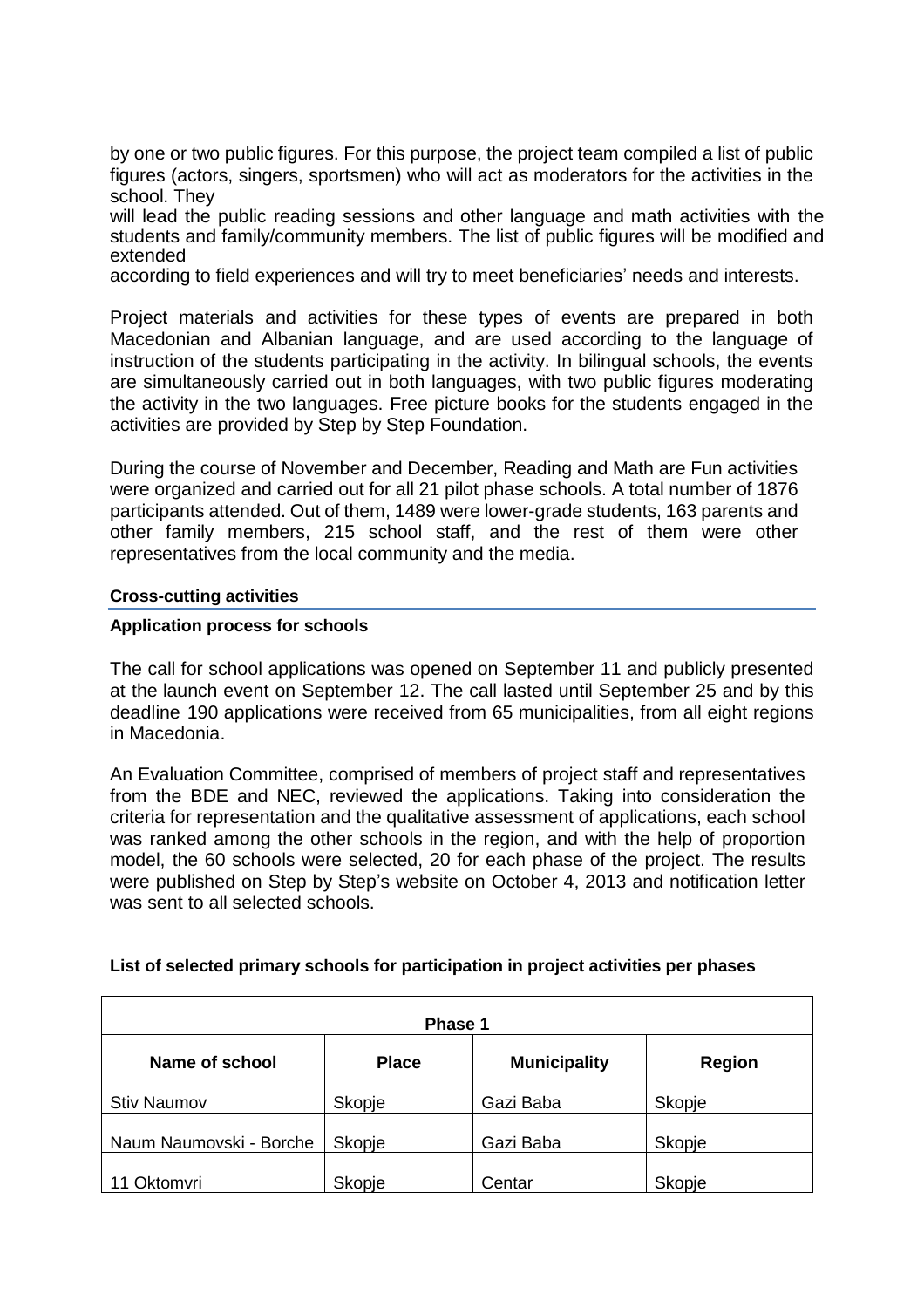| <b>Blazhe Koneski</b>           | Skopje          | Aerodrom          | Skopje           |
|---------------------------------|-----------------|-------------------|------------------|
| Petar Zdravkovski - Penko       | Skopje          | <b>Butel</b>      | Skopje           |
| Goce Delchev                    | Mogila          | Mogila            | Pelagonija       |
| Kocho Racin                     | Ivanjevci       | Mogila            | Pelagonija       |
| Sv. Kiril I Metodij             | <b>Bitola</b>   | <b>Bitola</b>     | Pelagonija       |
| Elpida Karamandi                | <b>Bitola</b>   | <b>Bitola</b>     | Pelagonija       |
| Kiril I Metodij                 | Kochani         | Kochani           | East             |
| Slavcho Stojmenski              | Vinica          | Vinica            | East             |
| <b>Goce Delchev</b>             | Konche          | Konche            | Southeast        |
| Sv. Kliment Ohridski            | Ohrid           | Ohrid             | Southwest        |
| Naim Frasheri                   | s.Jagol Dolenci | Kichevo           | Southwest        |
| Sande Shterjovski               | Kichevo         | Kichevo           | Southwest        |
| Simche Nastovski                | Vratnica        | Jegunovce         | Polog            |
| Bratsvo Migjeni                 | Tetovo          | Tetovo            | Polog            |
| Hristijan Todorovski<br>Karposh | s.Dragomance    | Staro Nagorichane | Northeast        |
| Ilinden                         | Kriva Palanka   | Kriva Palanka     | <b>Northeast</b> |
| Liria                           | s.Jabolchishte  | Chashka           | Vardar           |
| <b>Blazhe Koneski</b>           | Veles           | Veles             | Vardar           |

#### **Phase 2**

| <b>Name of school</b>   | <b>Place</b>  | <b>Municipality</b> | <b>Region</b> |  |  |
|-------------------------|---------------|---------------------|---------------|--|--|
| Mirche Acev             | Skopje        | Gjorche Petrov      | Skopje        |  |  |
| <b>Strasho Pindzur</b>  | Skopje        | Gjorche Petrov      | Skopje        |  |  |
| <b>Goce Delchev</b>     | Gorno Lisiche | Aerodrom            | Skopje        |  |  |
| Brakja Miladinovci      | Skopje        | Aerodrom            | Skopje        |  |  |
| Drita                   | s.Rashche     | Saraj               | Skopje        |  |  |
| <b>Goce Delchev</b>     | Prilep        | Prilep              | Pelagonija    |  |  |
| Sv. Kiril I Metodij     | s.Buchin      | Krushevo            | Pelagonija    |  |  |
| Manchu Matak            | Krivogashtani | Krivogashtani       | Pelagonija    |  |  |
| <b>Blazhe Koneski</b>   | Tochila       | Prilep              | Pelagonija    |  |  |
| Nikola Petrov Rusinski  | s.Rusinovo    | <b>Berovo</b>       | East          |  |  |
| Vancho Kitanov          | Pehchevo      | Pehchevo            | East          |  |  |
| Josip Broz Tito         | Valandovo     | Valandovo           | Southeast     |  |  |
| Sv. Kliment Ohridski    | Draslajca     | Struga              | Southwest     |  |  |
| <b>Grigor Prlichev</b>  | Ohrid         | Ohrid               | Southwest     |  |  |
| Andreja Savevski Kikish | Tetovo        | Tetovo              | Polog         |  |  |
| Prparimi                | Chegrane      | Gostivar            | Polog         |  |  |
| <b>Faik Konica</b>      | s.Slupchane   | Lipkovo             | Northeast     |  |  |
| <b>Vasil Glavinov</b>   | Veles         | Veles               | Vardar        |  |  |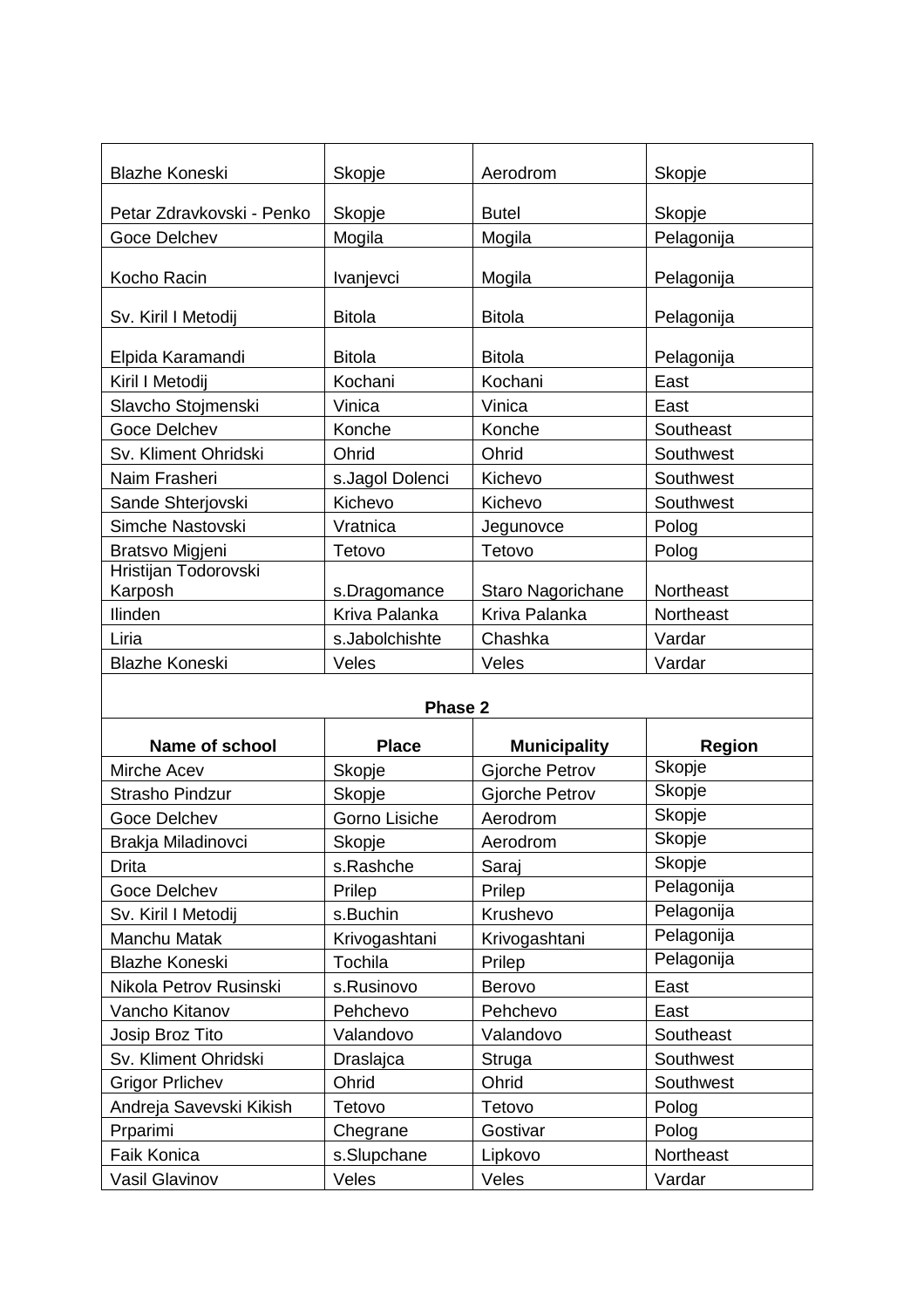| Jordan Hadzi Konstantinov  |                        |                     |               |  |  |
|----------------------------|------------------------|---------------------|---------------|--|--|
| - Dzinot                   | Veles                  | Veles               | Vardar        |  |  |
| Kiril i Metodij            | Sveti Nikole           | Sveti Nikole        | Vardar        |  |  |
| Phase 3                    |                        |                     |               |  |  |
| Name of school             | <b>Place</b>           | <b>Municipality</b> | <b>Region</b> |  |  |
| <b>Vasil Glavinov</b>      | Skopje                 | Chair               | Skopje        |  |  |
| Kuzman Shapkarev           | Drachevo               | Kisela Voda         | Skopje        |  |  |
| Avram Pisevski             | s.Bardovci             | Karposh             | Skopje        |  |  |
| <b>Bratstvo</b>            | <b>Taftalidze</b>      | Karposh             | Skopje        |  |  |
| Vojdan Chernodrinski       | Skopje                 | Karposh             | Skopje        |  |  |
| Mite Bogoevski             | Resen                  | Resen               | Pelagonija    |  |  |
| Rampo Levkata              | Prilep                 | Prilep              | Pelagonija    |  |  |
| Pere Toshev - Dupjachani   | Dupjachani -<br>Desovo | Dolneni             | Pelagonija    |  |  |
| Slavko Lumbarkovski        | Novaci                 | Novaci              | Pelagonija    |  |  |
| <b>Tosho Arsov</b>         | Shtip                  | Shtip               | East          |  |  |
| Nikola Karev               | Probishtip             | Probishtip          | East          |  |  |
| <b>Vlado Kantardziev</b>   | Gevgelija              | Gevgelija           | Southeast     |  |  |
| Bratstvo - Edinstvo        | Ohrid                  | Ohrid               | Southwest     |  |  |
| <b>Strasho Pindzur</b>     | Vevchani               | Vevchani            | Southwest     |  |  |
| Pashko Vasa                | Grupchin               | Zhelino             | Polog         |  |  |
| Dervish Cara               | Dolno Palchishte       | Bogovinje           | Polog         |  |  |
| Hristijan Karposh          | Kumanovo               | Kumanovo            | Northeast     |  |  |
| Tode Hadzi - Tefov         | Kavadarci              | Kavadarci           | Vardar        |  |  |
| <b>Tosho Velkov Pepeto</b> | Kavadarci              | Kavadarci           | Vardar        |  |  |
| Pere Toshev                | Rosoman                | Rosoman             | Vardar        |  |  |

# **Signing of Memorandum of Understanding with selected schools**

The project team prepared memorandum of understanding defining the main responsibilities of both signing parties – The Foundation "Step by Step" – Macedonia as implementer of the USAID Readers are Leaders Project and the respective school. Project team visited all 21 schools in order to sign the agreement, meet the school staff that will be engaged in the project activities and inform them about the project planned activities. A separate Annex to the MoUs was prepared and signed in order to regulate the technical equipment (a tablet computer) that RAL is providing to each school for the needs of the anticipated project activities.

#### **Communications**

#### **Project launching event**

The official launching and promotion of the Readers are Leaders Project took place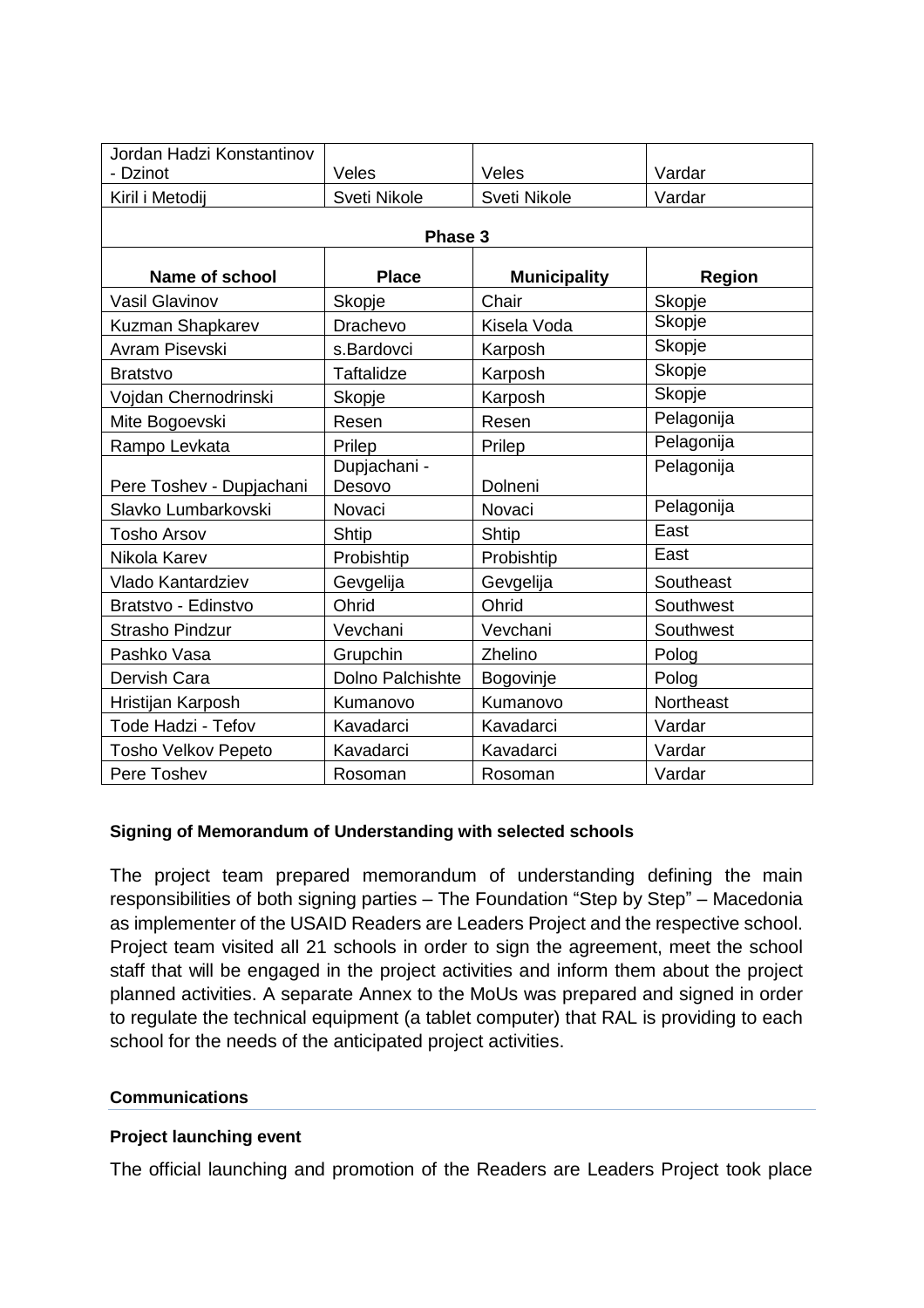in the National and University Library "St.Klement of Ohrid" on September 12, starting at noon. Approximately 100 guests attended the official part of the event i.e. the official addressing of the MD, Mr.James Stein, the Director of the BDE, Ms.Vesna Horvatovich, and Deputy Director of the State Examinations Center, Ms. Blagica Lasoska. During the event, RAL COP, Ms.Suzana Kirandziska, presented the planned project activities and announced the call for school involvement in the project activities, which was opened on September 11. Additionally, around 30 students with their parents and teachers were present in the children's corner established in the hall of the library, and took part in the public reading session led by two actors Amernis Nokshiqi and Sashko Kocev.

#### **Readers are Leaders Project in the media**

The project launching event, the results of the selection process for the schools and the beginning of the Reading Roadshow were announced in several media during this period.

Also, Step by Step website and Facebook page were regularly used to inform the public about the official launch event, open call for school participation in project activities, planned activities within the Reading Roadshow, as well as ads for open positions within the Readers are Leaders Project. The existing website of the Foundation is being redesigned, and a new subdomain for the Readers are Leaders Project activities and updates will be created. The new website will be made available to the public in January 2014.

#### **Communication and promotional materials**

Project two-pager covering general objectives and activities was produced in English, Macedonian and Albanian. It is used in printed and electronic version. Ebulletins will be produced monthly and distributed electronically to project stakeholders and beneficiaries to inform them about the ongoing activities and promptly inform about planned events and initiatives. The e-bulletin is published on the website, social media and distributed through e- mail to an extensive database of recipients (all primary schools, BDE and NEC representatives, other partners). The first issue of the e-bulletin was prepared and disseminated in the beginning of October in English and Macedonian. The second issue of the e-bulletin was prepared and disseminated in the beginning of December.

#### **Procurements**

In the reporting period the following major procurements were realized throughout the regular procurement procedures: tablet computers for the pilot phase schools and a vehicle that will serve as the Magic Literacy Van.

#### **Environmental Compliance**

Step by Step Foundation fully supports the Agency's objective to conserve and protect the environment and manage their exploited resources for sustainable yields.

#### **Disability Policies**

During the process of selecting a venue for the Project launch event, USAID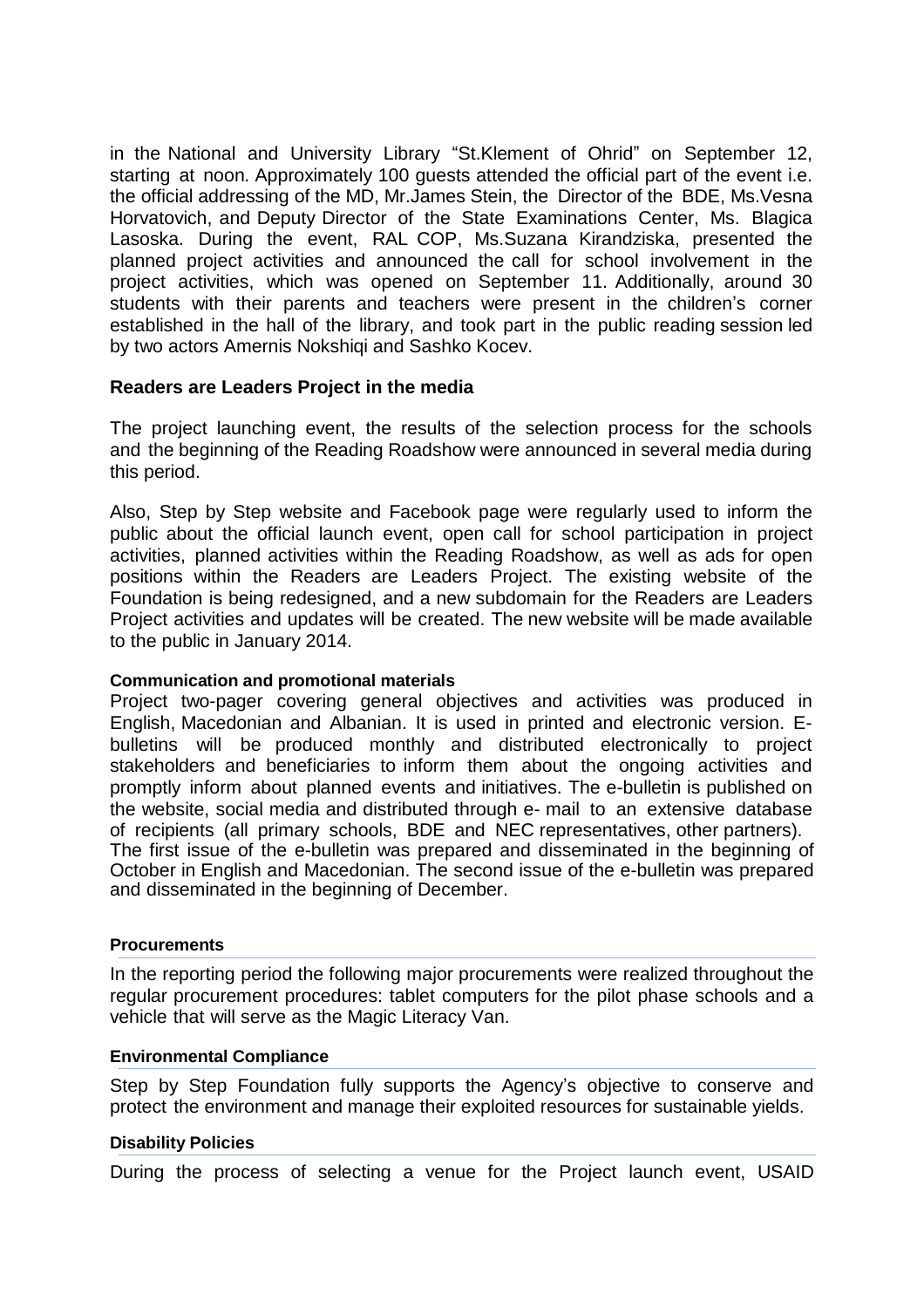disability policies were taken into consideration, and the National and University Library "St. Klement of Ohrid" provided an access ramp suitable for people with physical disabilities. The recommended tagline was used on the invitation sent out for the event, encouraging invitees to request for additional commodities, if needed.

All of the digital learning resources which have been developed by the project during the first year are accessible to people with disabilities and target both students with visual and audio impairment. The books can be accessed both online and offline and are available in the Step by Step digital library.

In addition the project is also exploring opportunities to address the ever growing need of the Macedonian teachers to be able to identify students with dyslexia and develop PLP's. Since this is a relatively new area for Macedonia, the project has gotten in touch with experts from neighboring countries that use the Cyrillic alphabet to see if any instruments have been developed that can be used in Macedonia. This idea was welcomed by both the primary school teachers as well as the Ministry of Education, who expressed their full support related to the dyslexia activities.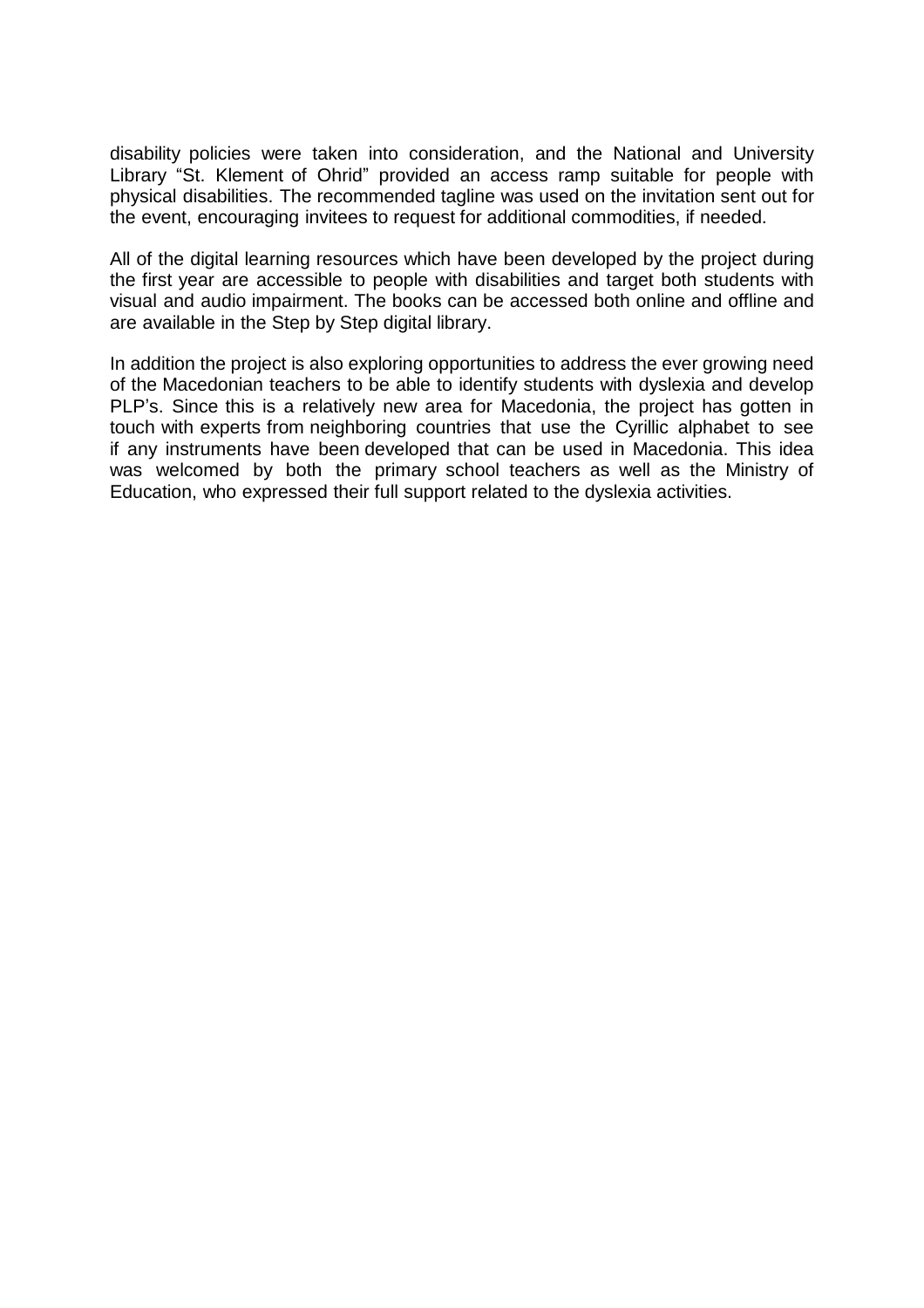# **USAID Teacher Professional and Career Development Project Overview of activities for 2013**

The Foundation for Education and Cultural Initiatives Step by Step - Macedonia became a partner of the Macedonian Civic Education Center for the implementation of the third component of the Teacher Professional and Career Development Project (TPCD) in April 2013. The goal of the Project is to provide feasible, cost-effective system for teacher professional and career development. The Foundation is involved in the implementation of the third component – Standards for Teacher Competencies.

The beginning of April 2013 was dedicated to reviewing existing policy documents on teacher competencies. This was done in order to get acquainted with other countries experiences. The process of reviewing existing policy documents was highly important for preparation of documents that would be useful and easily applicable to Macedonian context and teacher practice.

At the beginning of the Project two focus groups were held. One was with teachers and the other with school psychologist/pedagogues and directors. The purpose of the focus groups was to gather the participants' opinions regarding the induction process of new teachers and teacher professional and career development. This was necessary in order to determine the actual state with the teacher professional and career development and the results were included in the *Analysis of Policy and Practice of Teacher Professional and Career Development* prepared by the project team.

At the beginning of June questionnaire was prepared and sent to school directors via e-mail. The purpose of the questionnaire was to identify existing practices for teacher professional and career development in schools. TPCD staff contacted schools that did not respond to the questionnaire in order to provide guidance and support. The results from the questionnaire are also included in the *Analysis.*

Because in Macedonia there is a lack of common understanding of various concepts related with TPCD, it was decided that a short glossary of terms related to TPCD needs to be developed. This was done in order to provide a common understanding of various TPCD concepts among the stakeholders and to assist the experts and TPCD staff when preparing documents in order to maintain consistency in the terminology. It is expected that, later it will be useful to all beneficiaries to overcome the possible misconceptions with the terminology and to provide common understanding of the TPCD related terms. The final version of this document consists of 91 terms.

One of the expected outcome with the implementation of the USAID's Teacher Professional and Career Development Project is development of standards for teacher competencies. Because there is a lack of teacher standards and teacher competencies in Macedonia which define what is expected from a teacher, it was first decided to develop a Catalogue of Teacher Professional Competencies. For this purpose an expert group was formed consisting of representatives of various institutions. The final version of the Catalogue consists of core competencies that all teacher need to possess at all levels of education. The competencies are grouped around 6 main areas: 1. Knowledge of the Subject and the Education System; 2. Teaching and Learning; 3. Creating Simulative Learning Environment; 4. Social and Educational Inclusion; 5. Communication and Cooperation with the Family and the Community; 6. Professional Development and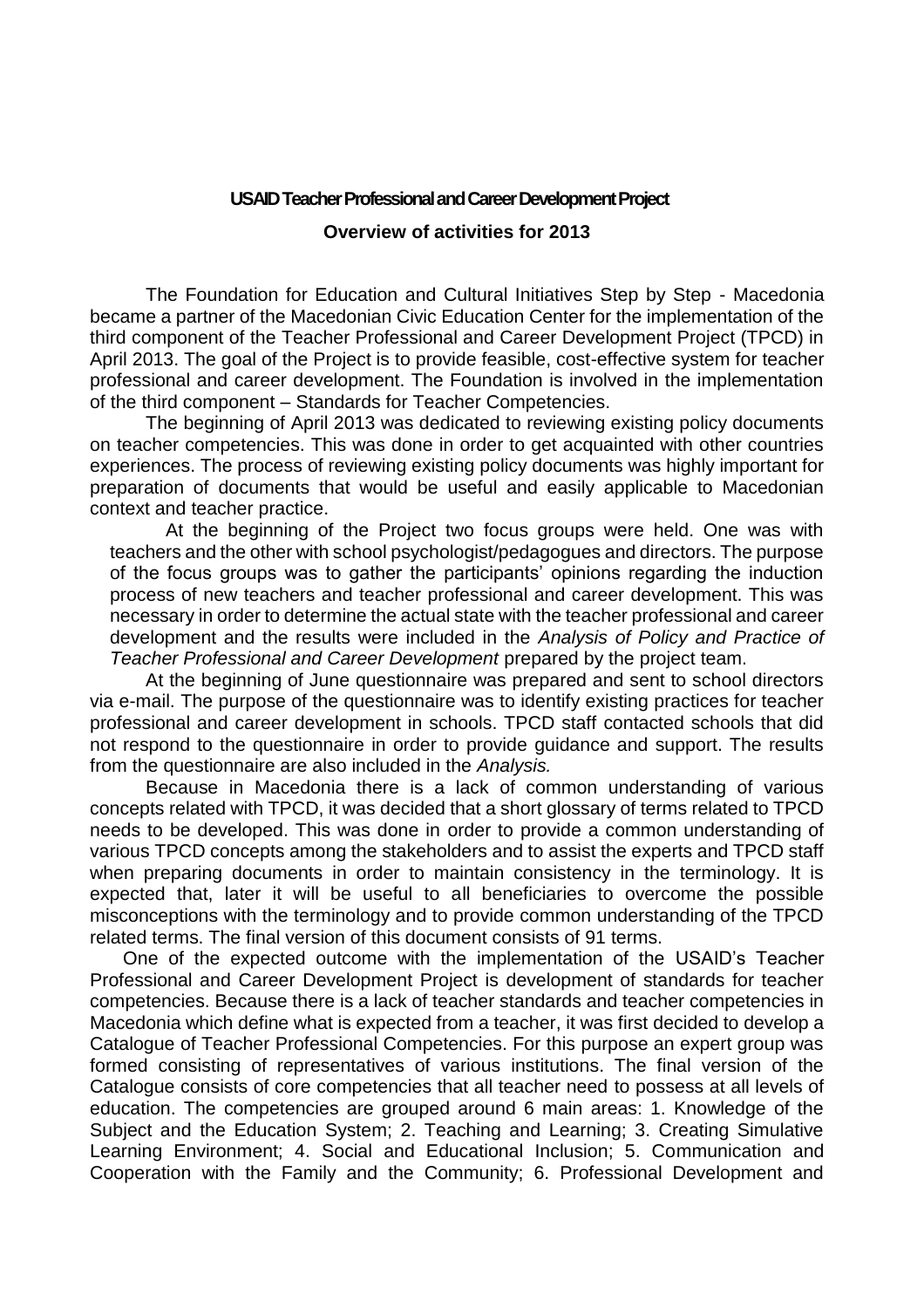Professional Cooperation. Tee 6 main areas are further divided in subareas. It is expected that the Catalogue will be used for planning the professional development, preparation of procedures and instruments for teacher assessment, planning the induction process, adjusting the programs at the teacher training faculties and improving the law regulations regarding TPCD.

Because the Project is committed to transparency, comprehensiveness and feasibility of the outcomes, the Catalogue was a subject of roundtable discussion organized with representatives from the teacher training faculties during which significant input was received. In order to elicit additional input from education stakeholders nationwide, the updated Catalogue was available on the MCEC and SbS websites for comments from July 1<sup>st</sup> until August 20<sup>th</sup>.

The Catalogue of teacher professional competencies is finalized and in the process of approval by the steering committee.

The competencies developed in the Catalogue are general, that is, they refer to all teachers: the novice, the more experienced, the teachers in primary and secondary school, gymnasia and vocational schools. However, in every school system there are teachers that are exceptional and more advanced. Thus, next logical step that followed after development of the competencies in the Catalogue was developing standards for teachers. If the competencies defined in the Catalogue are general and define what is expected of every teacher, the standards differentiate among the ordinary teachers and the exceptional ones. That is, the standards set up a requirements that only some, but not all teachers reach.

The purpose of developing the standards was moving forward what is already laid up in the legislation. Namely, the law states that teachers can advance in titles: teacher mentor and teacher advisor. The law states that a committee is responsible for nominating the best teacher for advancement, but does not state the standards against which will be determined who these best teachers are. Therefore, in order to help make the career advancement based on objective standards, and to ease the process of teacher professional and career development the TPCD Project team along with an expert group started developing standards for teachers.

When the standards were pre-finalizes the expert group that developed the standards piloted them in several schools, and a public debate regarding the standards was set for January 2014.

During the public debate on the Catalogue (June- August 2013), and during the focus groups at the beginning of the project, there were some concerns expressed regarding the lack of standards for school support staff. Therefore it was decided that competencies for school support staff should be developed as well. At the end of 2013 an expert group formed to develop the competencies and standards for school support staff. During the initial two meetings the group defined the structure of the document and the areas around which the competencies will be organizes. The group will continue to develop the competencies and standards in 2014.

The recommendations regarding the teacher professional and career development made in the *Analysis of the Policy and Practice of Teacher Professional and Career Development* are general. That is why it was necessary to consult key education institutions in order to obtain their input about ways in which those recommendations can be made more specific, i.e. a specific actions that needs to be undertaken in order to implement the recommendation. The work meeting was held on October  $27<sup>th</sup>$  in hotel TCC Grand Plaza. Present were representatives from the BDE, SEI, MoES and the VET Center. At the beginning of November The Analysis was further subject to two round table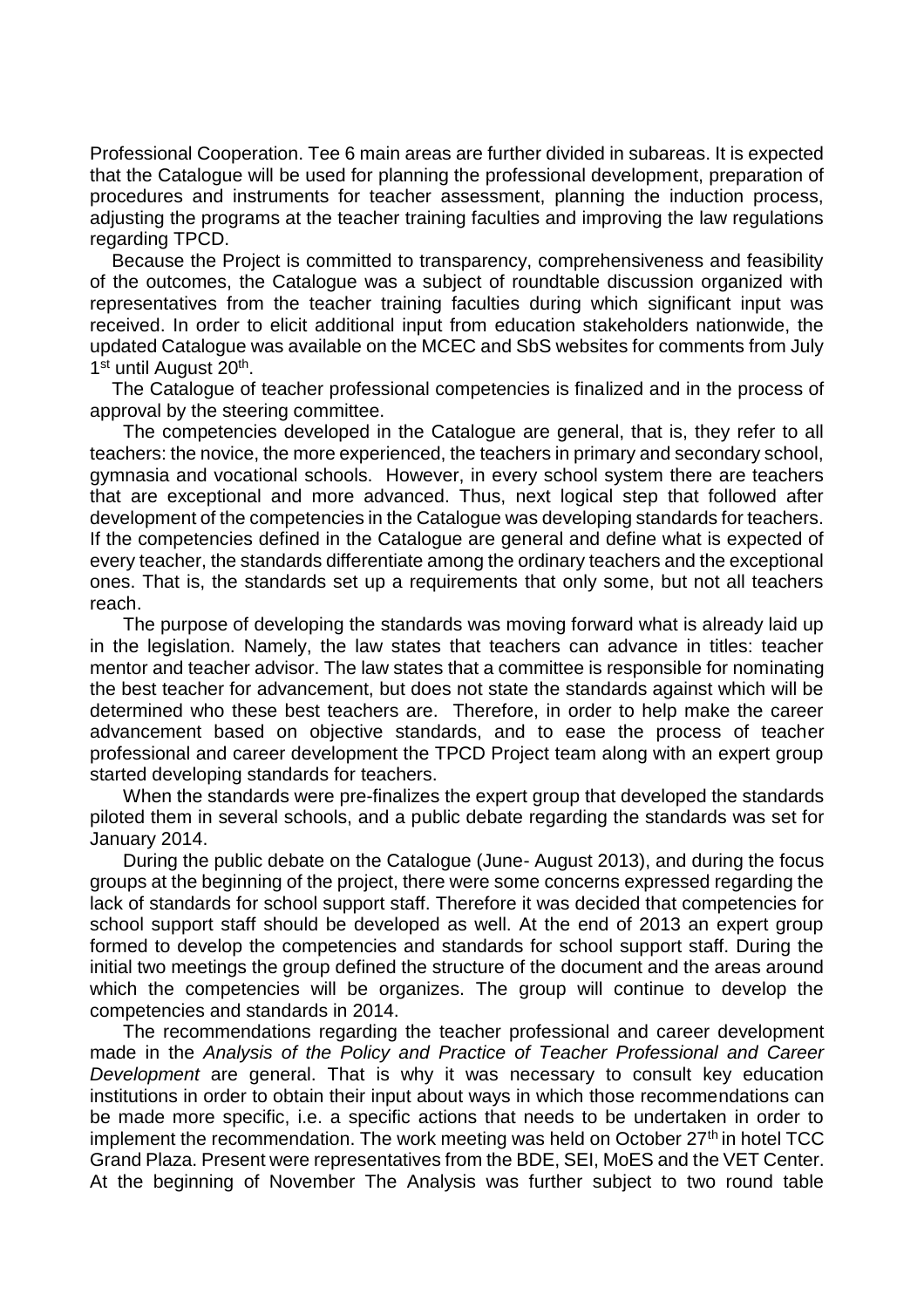discussions, one in Stip and one in Tetovo, where the solutions presented in the Analysis were discussed. Participants in these round table discussions were representatives from the teacher training faculties, schools, the municipality and the BDE and SEI.

The results of the *Analysis* were promoted on November 27th during an event where the BDE Director and the Minister of Education and Science addressed the audience.

Within the project, the Foundation was involved in preparation of a video titled **"A Good Teacher Is**..". In the video students, teachers and parents describe what they believe to be a good teacher. The video will be presented at the promotional event of the *Catalogue.* In 2014 the Foundation will continue with implementation of the Project activities under the third component.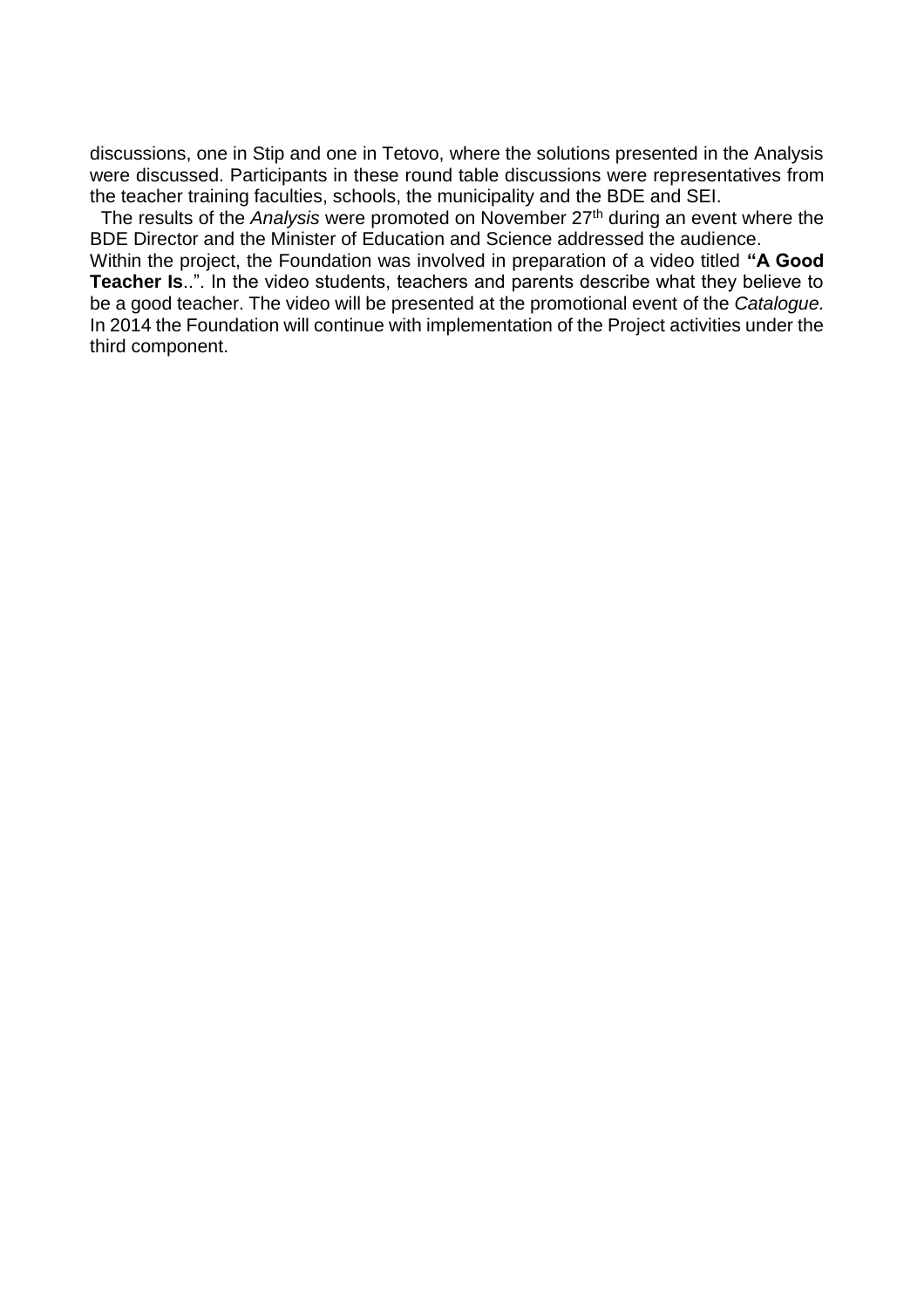# **Project for (Self) Empowerment of Roma Parents and Children**

#### **Overview of activities in 2013**

The Project for (Self) Empowerment of Roma Parents and Children aims to develop and strengthen the linguistic competencies and the self-esteem of 120 Roma children aged 3- 4 years through non-formal education. The activities are implemented in cooperation with three local non-governmental organizations in Shuto Orizari: *Dendo Vas, Ambrela* and *Nadez.* These organization are responsible for establishing support centers where the children will spend a few hours a day and take part in activities intended to promote their motor, cognitive and socio-emotional skills according to the development standards for the age group in which they belong. In these centers the parents are educated in how to support the learning process of their children and the importance of the quality early childhood education, by improving their own parenting skills as key in ensuring the development and academic success of their children. This support entails informative addresses and workshops for the parents as well as bonding activities for the parents and children.

Since the beginning of the project (October 2013), the following has been accomplished:

- 1. A two-day workshop was held (25 26 October) to prepare the educators and volunteers that will be working in the day-care centers as part of the selected NGOs to implement the project activities;
- 2. Three day-care centers were established where 120 children of the most vulnerable Roma families, aged 3-4 years will take part of non-formal education to stimulate their development;
- 3. Depending on the needs communicated by the coordinators of the centers, reparations were conducted and supplies purchased for the optimal implementation of the program activities: this includes didactic materials, toys, washing machines, and, where needed, furniture and sanitary utilities.
- 4. A baseline study was conducted (except in the center *Nadez*, which joined as a partner organization later in the project and has yet to complete this task), to evaluate the level of the development of the children at the moment and the capacities of the families.